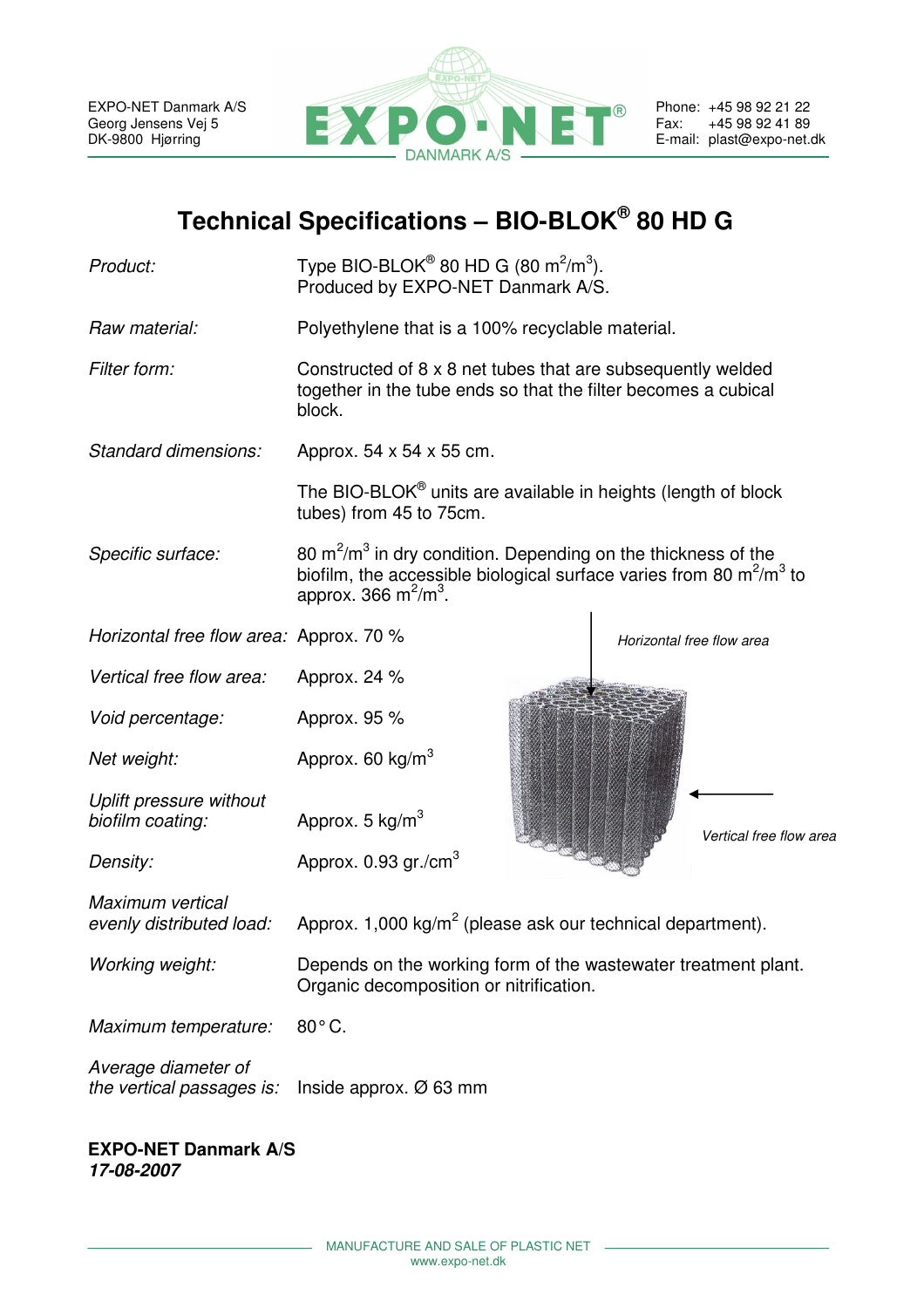

| Product:                                         | Type BIO-BLOK <sup>®</sup> 100 (100 m <sup>2</sup> /m <sup>3</sup> ).<br>Produced by EXPO-NET Danmark A/S.                                                                                |                           |  |
|--------------------------------------------------|-------------------------------------------------------------------------------------------------------------------------------------------------------------------------------------------|---------------------------|--|
| Raw material:                                    | Polyethylene that is a 100% recyclable material.                                                                                                                                          |                           |  |
| Filter form:                                     | Constructed of 8 x 8 net tubes that are subsequently welded<br>together in the tube ends so that the filter becomes a cubical<br>block.                                                   |                           |  |
| Standard dimensions:                             | Approx. 54 x 54 x 55 cm.                                                                                                                                                                  |                           |  |
|                                                  | The BIO-BLOK <sup>®</sup> units are available in heights (length of block<br>tubes) from 45 to 75cm.                                                                                      |                           |  |
| Specific surface:                                | 100 $\mathrm{m}^2/\mathrm{m}^3$ in dry condition. Depending on the thickness of the<br>biofilm, the accessible biological surface varies from 100 $m^2/m^3$ to<br>approx. 336 $m^2/m^3$ . |                           |  |
| Horizontal free flow area: Approx. 70 %          |                                                                                                                                                                                           | Horizontal free flow area |  |
| Vertical free flow area:                         | Approx. 22 %                                                                                                                                                                              |                           |  |
| Void percentage:                                 | Approx. 90 %                                                                                                                                                                              |                           |  |
| Net weight:                                      | Approx. 38 kg/m <sup>3</sup>                                                                                                                                                              |                           |  |
| Uplift pressure without<br>biofilm coating:      | Approx. $62 \text{ kg/m}^3$                                                                                                                                                               | Vertical free flow area   |  |
| Density:                                         | Approx. $0.55$ gr./cm <sup>3</sup>                                                                                                                                                        |                           |  |
| Maximum vertical<br>evenly distributed load:     | Approx. 1,000 kg/ $m^2$ (please ask our technical department).                                                                                                                            |                           |  |
| Working weight:                                  | Depends on the working form of the wastewater treatment plant.<br>Organic decomposition or nitrification.                                                                                 |                           |  |
| Maximum temperature:                             | 80°C.                                                                                                                                                                                     |                           |  |
| Average diameter of<br>the vertical passages is: | Inside approx. $\varnothing$ 65 mm                                                                                                                                                        |                           |  |
|                                                  |                                                                                                                                                                                           |                           |  |

**EXPO-NET Danmark A/S 17-08-2007**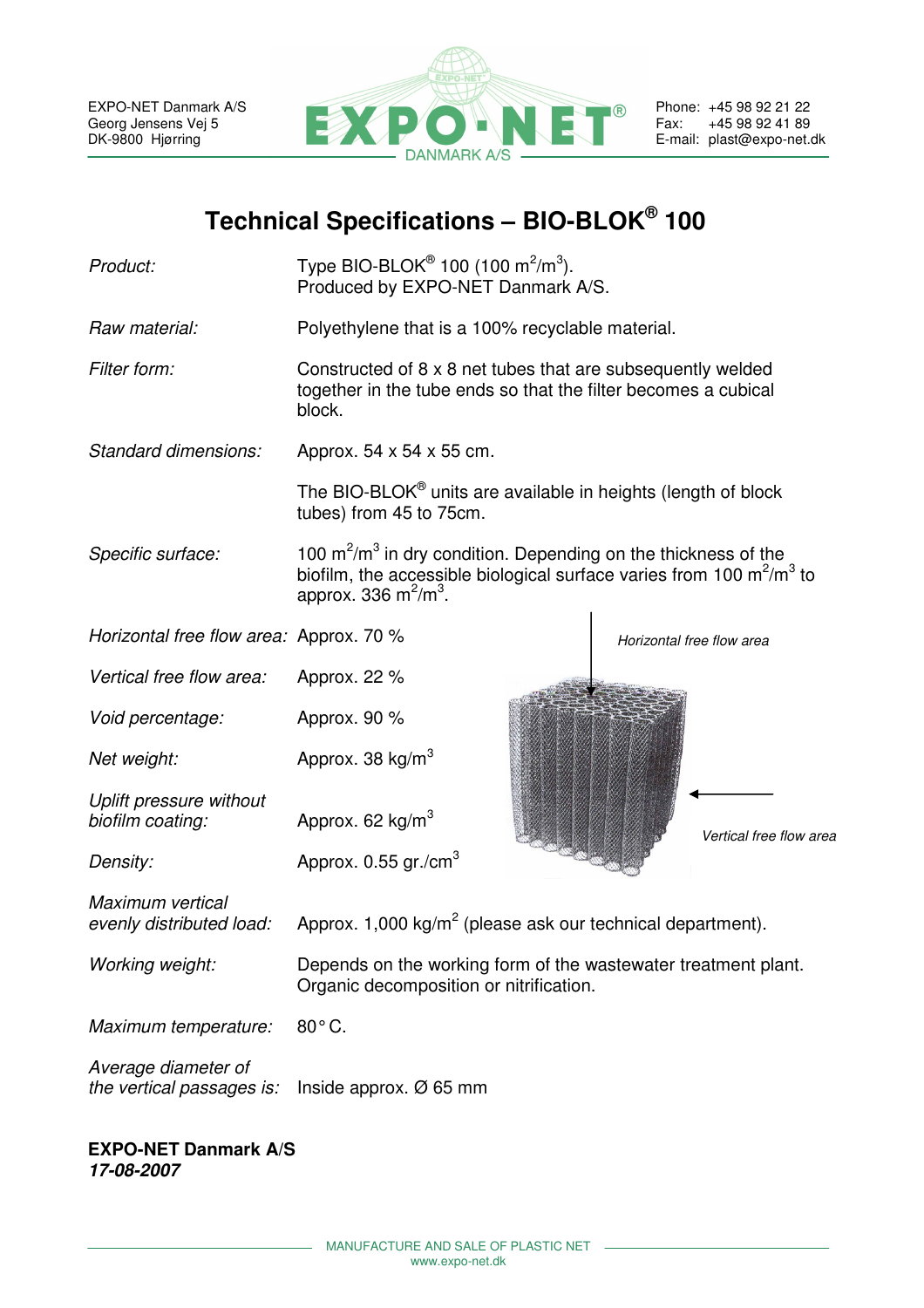

| Product:                                                             | Type BIO-BLOK <sup>®</sup> 150 (150 m <sup>2</sup> /m <sup>3</sup> ).<br>Produced by EXPO-NET Danmark A/S.                                                                            |                           |  |
|----------------------------------------------------------------------|---------------------------------------------------------------------------------------------------------------------------------------------------------------------------------------|---------------------------|--|
| Raw material:                                                        | Polyethylene that is a 100% recyclable material.                                                                                                                                      |                           |  |
| Filter form:                                                         | Constructed of 10 x 10 net tubes that are subsequently welded<br>together in the tube ends so that the filter becomes a cubical<br>block.                                             |                           |  |
| Standard dimensions:                                                 | Approx. 55 x 55 x 55 cm.                                                                                                                                                              |                           |  |
|                                                                      | The BIO-BLOK <sup>®</sup> units are available in heights (length of block<br>tubes) from 45 to 75cm.                                                                                  |                           |  |
| Specific surface:                                                    | 150 $m^2/m^3$ in dry condition. Depending on the thickness of the<br>biofilm, the accessible biological surface varies from 150 $\text{m}^2/\text{m}^3$ to<br>approx. 507 $m^2/m^3$ . |                           |  |
| Horizontal free flow area: Approx. 74 %                              |                                                                                                                                                                                       | Horizontal free flow area |  |
| Vertical free flow area:                                             | Approx. 19 %                                                                                                                                                                          |                           |  |
| Void percentage:                                                     | Approx. 88 %                                                                                                                                                                          |                           |  |
| Net weight:                                                          | Approx. 51 $kg/m3$                                                                                                                                                                    |                           |  |
| Uplift pressure without<br>biofilm coating:                          | Approx. 69 kg/m <sup>3</sup>                                                                                                                                                          |                           |  |
| Density:                                                             | Approx. 0.55 gr./cm <sup>3</sup>                                                                                                                                                      | Vertical free flow area   |  |
| Maximum vertical<br>evenly distributed load:                         | Approx. 4,000 kg/m <sup>2</sup> (please ask our technical department).                                                                                                                |                           |  |
| Working weight:                                                      | Depends on the working form of the wastewater treatment plant.<br>Organic decomposition or nitrification.                                                                             |                           |  |
| Maximum temperature:                                                 | 80°C.                                                                                                                                                                                 |                           |  |
| Average diameter of<br>the vertical passages is:                     | Inside approx. $\varnothing$ 45 mm                                                                                                                                                    |                           |  |
| $TVDO$ NIFT $D_{\text{meas}}$ $\mathbf{L}$ $\mathbf{L}$ $\mathbf{R}$ |                                                                                                                                                                                       |                           |  |

**EXPO-NET Danmark A/S 15-08-2011**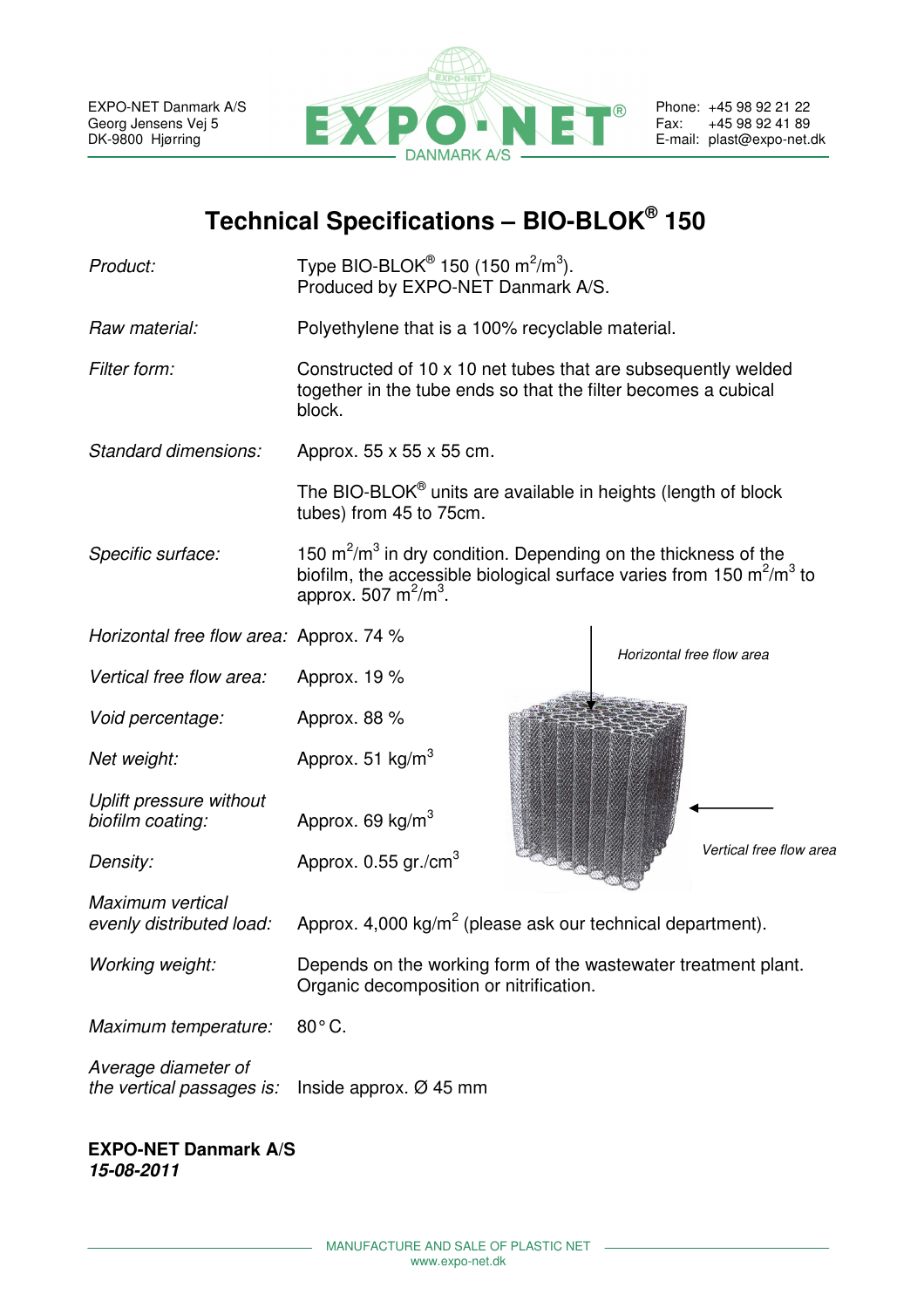

| Product:                                         | Type BIO-BLOK® 200 (200 m <sup>2</sup> /m <sup>3</sup> ).<br>Produced by EXPO-NET Danmark A/S.                                                                          |                           |  |
|--------------------------------------------------|-------------------------------------------------------------------------------------------------------------------------------------------------------------------------|---------------------------|--|
| Raw material:                                    | Polyethylene that is a 100% recyclable material.                                                                                                                        |                           |  |
| Filter form:                                     | Constructed of 10 x 10 net tubes that are subsequently welded<br>together in the tube ends so that the filter becomes a cubical<br>block.                               |                           |  |
| Standard dimensions:                             | Approx. 55 x 55 x 55 cm.                                                                                                                                                |                           |  |
|                                                  | The BIO-BLOK <sup>®</sup> units are available in heights (length of block<br>tubes) from 45 to 75cm.                                                                    |                           |  |
| Specific surface:                                | 200 $m^2/m^3$ in dry condition. Depending on the thickness of the<br>biofilm, the accessible biological surface varies from 200 $m^2/m^3$ to<br>approx. 426 $m^2/m^3$ . |                           |  |
| Horizontal free flow area: Approx. 64 %          |                                                                                                                                                                         | Horizontal free flow area |  |
| Vertical free flow area:                         | Approx. 15 %                                                                                                                                                            |                           |  |
| Void percentage:                                 | Approx. 82 %                                                                                                                                                            |                           |  |
| Net weight:                                      | Approx. 60 kg/m <sup>3</sup>                                                                                                                                            |                           |  |
| Uplift pressure without<br>biofilm coating:      | Approx. $120 \text{ kg/m}^3$                                                                                                                                            | Vertical free flow area   |  |
| Density:                                         | Approx. $0.55$ gr./cm <sup>3</sup>                                                                                                                                      |                           |  |
| Maximum vertical<br>evenly distributed load:     | Approx. 5,000 kg/ $m^2$ (please ask our technical department).                                                                                                          |                           |  |
| Working weight:                                  | Depends on the working form of the wastewater treatment plant.<br>Organic decomposition or nitrification.                                                               |                           |  |
| Maximum temperature:                             | 80°C.                                                                                                                                                                   |                           |  |
| Average diameter of<br>the vertical passages is: | Inside approx. $\varnothing$ 45 mm                                                                                                                                      |                           |  |
|                                                  |                                                                                                                                                                         |                           |  |

#### **EXPO-NET Danmark A/S 17-08-2007**